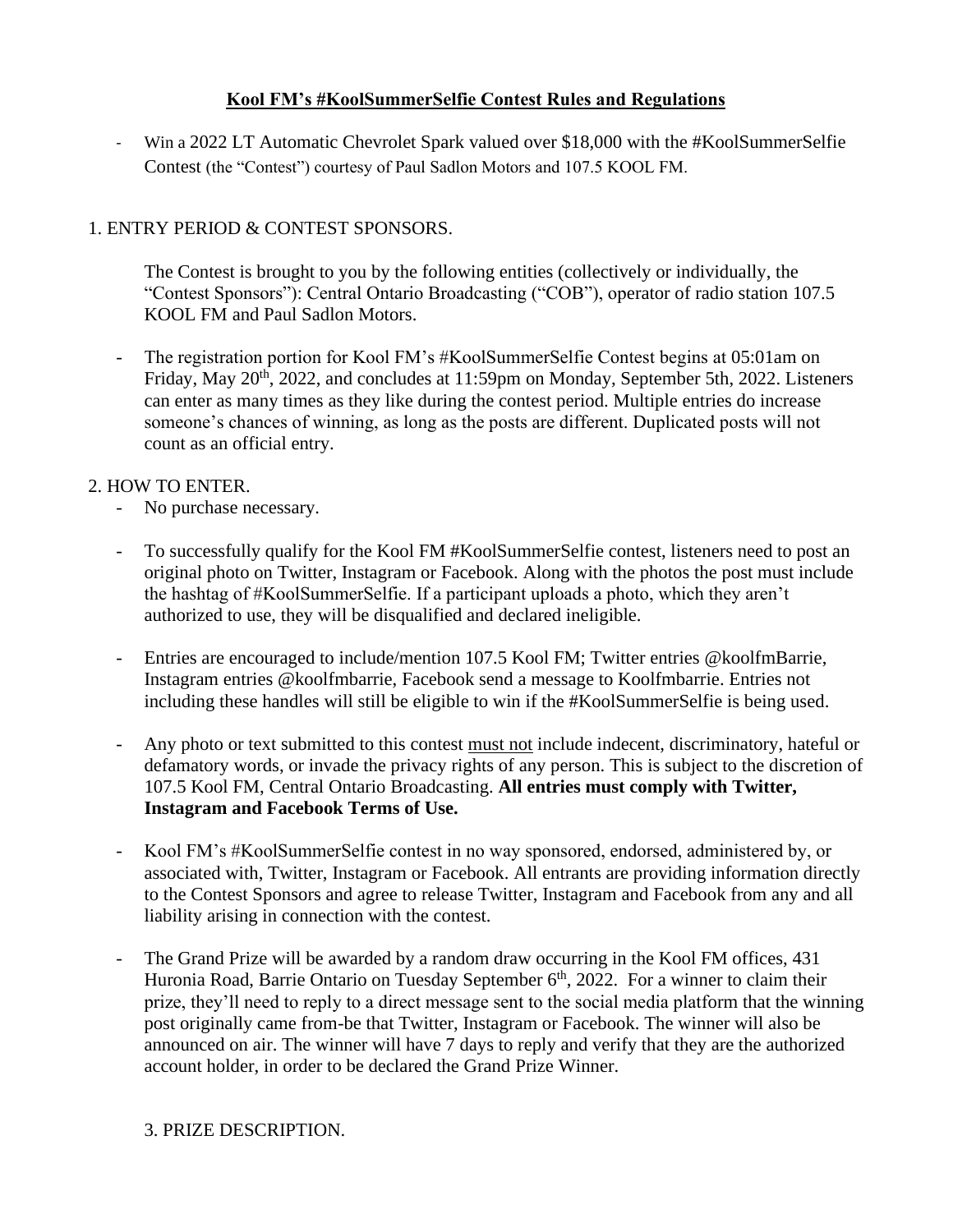-The Kool FM #KoolSummerSelfie Grand Prize consists of a (one) 2022 LT Automatic Chevrolet Spark retail courtesy of Paul Sadlon Motors and 107.5 Kool FM – Central Ontario Broadcasting (collectively or individually, the "Contest Sponsors").

- The grand prize of the 2022 LT Automatic Chevrolet Spark must be accepted as awarded, without substitution, transfer, exchange or assignment, unless otherwise determined in the absolute discretion of the Contest Sponsors. Any unused portion of a prize, once awarded, will be deemed forfeited by the applicable winner and no financial compensation will be made or required in respect of such unused portion. The Contest Sponsors and/or the prize suppliers reserve the right, in their absolute discretion, to substitute a prize, or a component of a prize, with a prize, or a component of a prize (as applicable), of equal or greater value, including, without limitation; a monetary award, if the prize or prize component cannot be awarded by the Contest Sponsors and/or the prize supplier(s) for any reason. Prize may not be exactly as advertised. Prize will not be replaced if lost, destroyed or stolen.
- Except as expressly warranted herein, any Contest prize is provided "as is" without further warranty of any kind.
- Odds of winning the Grand Prize depend on the number of entries received during the contest entry period.

#### 4. ELIGIBILITY.

- The prize winner must have appropriate identification (a Valid Ontario Driver's License class G2 or higher) to accept the prize.
- This Contest is open to Canadian residents who are 16 years of age or older, as of the date of entry and who reside within the listening range of 107.5 Kool FM. For greater certainty, "within the listening range of the Station" means that you must be able to access the Station's terrestrial broadcast without recourse to satellite radio, the Internet (including, without limitation, simulcasting), cable television, an application (including, without limitation, a web, digital or telephone application), or any other non-traditional listening device or tool. Whether or not an individual resides within the listening range of the Station will be determined by COB in its sole discretion.
- The Contest is not open to personnel of 107.5 Kool FM, Central Ontario Broadcasting, their sponsors, their advertising and promotional agencies and members of their respective families.

#### 5. RELEASE OF LIABILITY / CONSENT TO PUBLICITY.

By entering the Contest, each entrant accepts and agrees to:

- be legally bound by these Contest rules, including all eligibility requirements,
- be bound by the decisions and/or conclusions of the Contest Sponsors and their representatives or the independent judging organization, if any, which are final, binding and conclusive (without appeal) on all matters relative to the Contest; and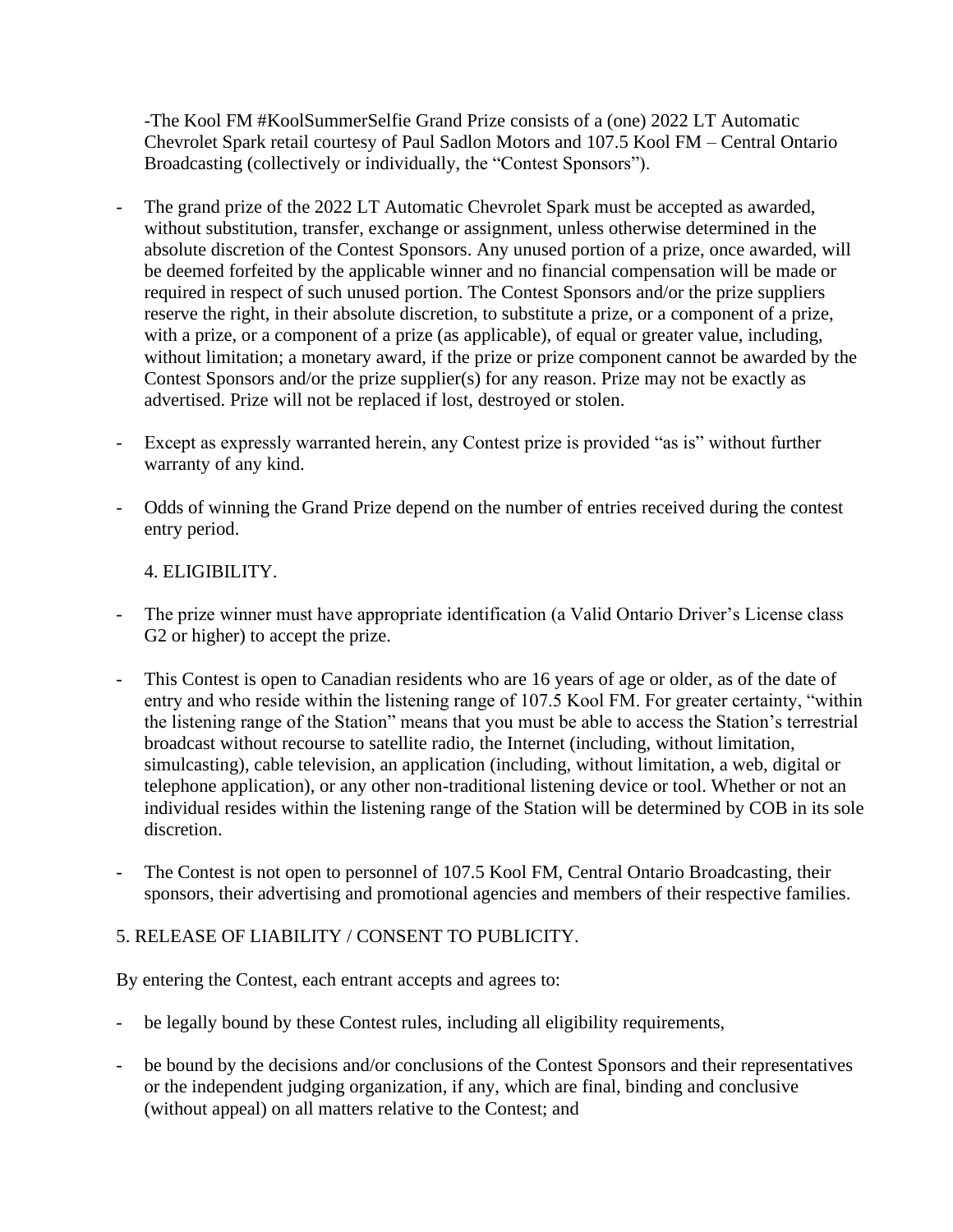- premise, release and forever discharge the Contest Sponsors, their respective parent and affiliated companies, subsidiaries, licensees, distributors, divisions, dealers, retailers, printers and advertising and promotional agencies, any and all other companies associated with the Contest (including prize suppliers and suppliers of materials or services related to the Contest), and all of their respective employees, directors, officers, shareholders, agents, representatives, successors and assigns (collectively, the "Releasees") from any and all actions, causes of actions, suits, debts, dues, accounts, claims, damages or liability for any loss, harm, damages, costs or expenses arising out of, or in any way related to, his/her participation in the Contest and/or the awarding, receipt, possession, use and/or misuse of any Contest prize (or any portion thereof), or any travel or activity that is related to the receipt or use of any Contest prize, including, without limitation costs or losses related to personal injuries, death, damage to, loss or destruction of property, and rights of publicity, personality, privacy and/or intellectual property. By accepting a Contest prize, the winner authorizes each of the Contest Sponsors and their respective designees, to use, in any related publicity the winner's name, city and province/territory of residence, photograph, image, likeness, voice, and any statements he/she may make regarding such Contest prize for advertising and promotional purposes worldwide in perpetuity, in any form of media including the Internet, without limitation and without additional compensation or consideration, permission or notification, unless prohibited by law; and each winner waives any rights that may exist in respect of materials produced pursuant to the foregoing.
- The Contest Sponsors are not responsible for a listener's inability to post photos to Twitter, Instagram or Facebook during the contest period due to service interruption, technical problems, the failure of telephone or electronic equipment or the inability of a listener to contact 107.5 Kool FM for any reason whatsoever. The decisions of 107.5 Kool FM are final and cannot be challenged.

#### LIMITATION OF LIABILITY.

The Releasees are not responsible for:

- lost, interrupted or unavailable network, cable, satellite, server, Internet Service Provider, website, or other connections, including those through and/or by any website.
- jumbled, scrambled, delayed, or misdirected transmissions or computer hardware or software malfunctions, failures or difficulties.
- failures or malfunctions of phones, phone lines or telephone systems, any error, omission, interruption, defect or delay in transmission, processing, or communication.
- printing, typographical or other errors appearing within these Contest rules, in any Contestrelated advertisements or other materials; or
- any other errors, problems or difficulties of any kind, whether human, mechanical, electronic, network, computer, telephone, mail, typographical, printing or otherwise relating to or in connection with this Contest, including, without limitation, errors or difficulties which may occur in connection with the administration of the Contest, the processing of entries, the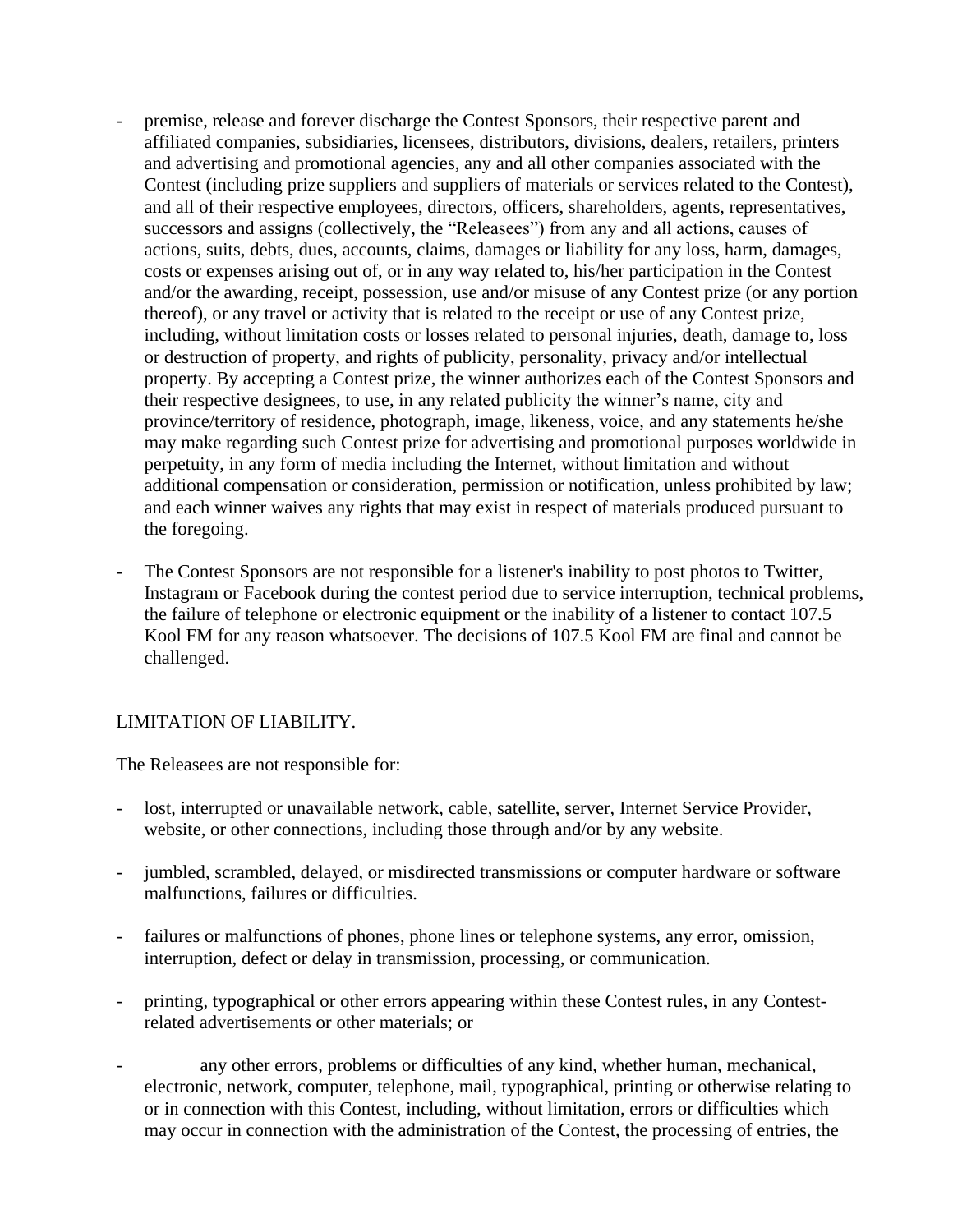announcement of the prize or in any Contest-related materials, or the cancellation or postponement of any event. The Releasees are also not responsible for any incorrect or inaccurate information, whether caused by website users, tampering, hacking, or by any equipment or programming associated with or utilized in the Contest. The Releasees are not responsible for injury or damage to participants' or to any other person's computer related to or resulting from participation in this Contest or downloading materials from or use of any website.

- injury of any degree including death to entrants while entering the contest.

## 8. PRIVACY.

- By entering this Contest, each entrant consents to the collection, use, and disclosure of his/her personal information for the purposes and in the manner described herein. All information submitted by entrants is being collected by COB and will not be shared with any additional parties unless specified.

#### 9. GENERAL.

- LAWS AND RULES. This Contest will be run in accordance with these Contest rules, which shall be subject to amendment by COB, without notice or liability to you. Entrants must comply with these Contest rules and will be deemed to have received and understood these rules by participating in this Contest. The terms of this Contest, as set out in these rules, are not subject to amendment or counter-offer, except as set out herein. This Contest is subject to all applicable federal, provincial and municipal laws and regulations. These rules are governed exclusively by the laws of the province or territory in which you reside, and you submit to the exclusive jurisdiction of the courts of such province or territory. Rights and remedies may vary by province or territory.

#### 10. CANCEL AND AMEND.

- COB reserves the right to cancel, modify, suspend or to amend this contest's rules at any time and in any way, without prior notice, for any reason whatsoever. Without limiting the foregoing, if for any reason the Contest is not capable of running as originally planned, for example as a result of tampering or infection by computer virus, bug, corruption, security breach, or other cause beyond the reasonable control of the Contest Sponsors, COB reserves the right to cancel or suspend the Contest and/or conduct a random draw from all previously received eligible entries.

#### 11. CONDUCT.

The Contest Sponsors reserve the right, in their absolute discretion, to disqualify without notice any entrant that they find to be: violating the Contest rules; tampering or attempting to tamper with the entry process or the operation of the Contest or any Contest website; acting in an unsportsmanlike or disruptive manner, or with the intent to annoy, abuse, threaten or harass any other person; or attempting to undermine the legitimate operation of the Contest. Any attempt by an entrant or any other individual to undermine the legitimate operation of this Contest may be a violation of criminal and/or civil laws. Should any such attempt be made, the Contest